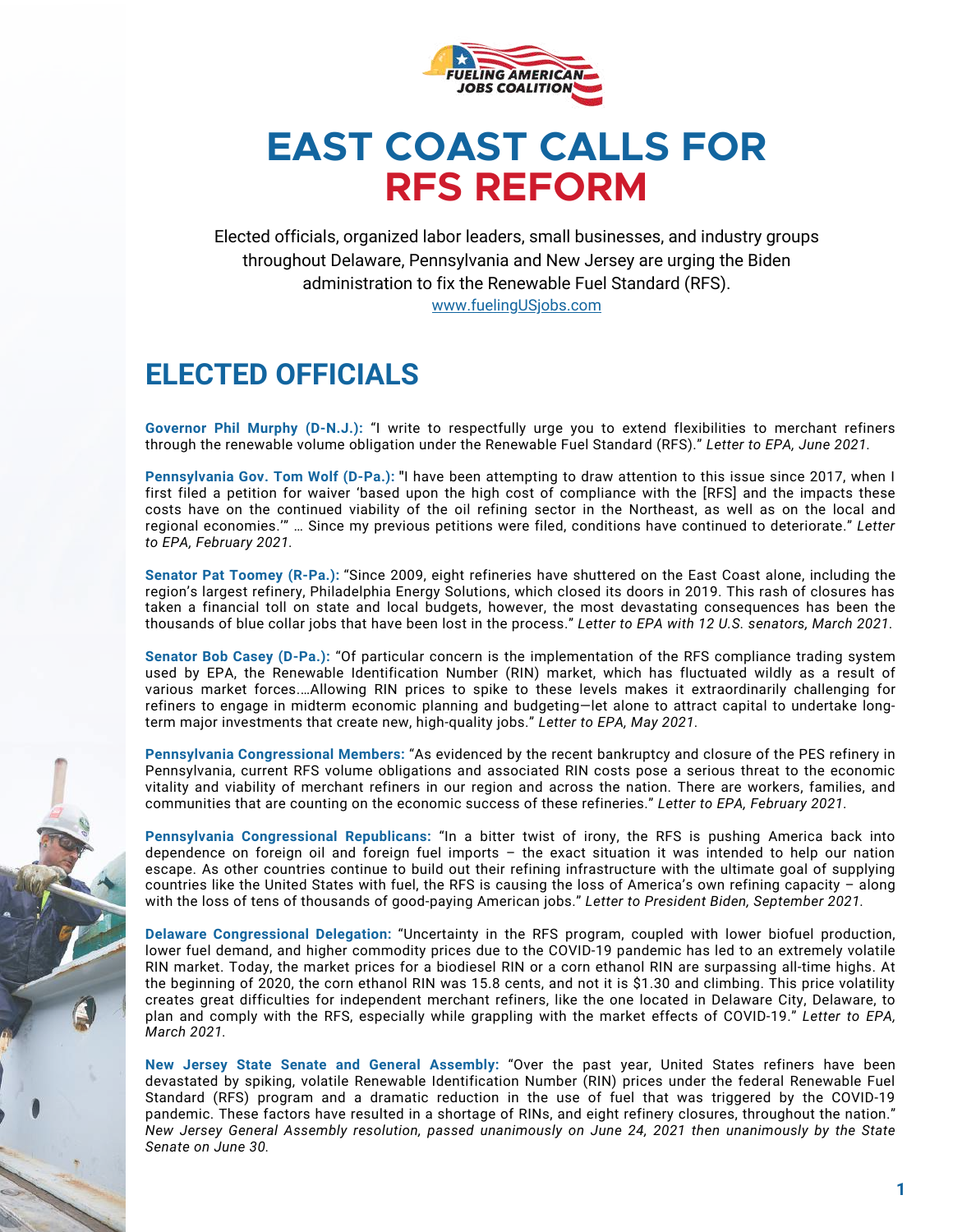**New Jersey [Legislative](https://www.fuelingusjobs.com/library/public/Letters/Regan-RFS-9thDistrict-60-.pdf) District 9:** "It is absolutely imperative that the Biden administration, with your support, implement common-sense reforms to the well-known problems of the RFS program. We have the opportunity to take appropriate, and fair steps to protect our domestic refineries and our energy independence while still supporting farmers and biofuels producers." *Letter to EPA, November 2021.*

**New Jersey [Congressional](https://www.fuelingusjobs.com/library/public/Letters/RINs-Letter_10-6-21.pdf) Delegation:** "We ask that you take swift action to fix the RFS system and provide appropriate relief to domestic refiners experiencing economic hardship due to inflated RINs, especially as the industry continues to deal with downturns from COVID-19. Specifically, we urge you to take action that results in lower, more stable, and predictable RINs prices that allow independent refiners to maintain operations." *Letter to EPA, October 2021.*

**Cumberland County, NJ, Board of [Commissioners:](https://www.fuelingusjobs.com/library/public/Letters/cumberland-signed-letter.pdf)** "Simply put, the RFS is broken. Due to the way the current RFS program is structured, the last remaining regional refiners are facing dire financial circumstances." *Letter to EPA, October 2021.*

**State [Senator](https://www.fuelingusjobs.com/library/public/Letters/EPA-Renewable-fuel-Standard-pdf-sen-beach-71-.pdf) James Beach (D-NJ):** ["](https://www.fuelingusjobs.com/library/public/Letters/EPA-Renewable-fuel-Standard-pdf-sen-beach-71-.pdf)While the RFS was a well-intended program, it isn't working as Congress envisioned and as a result, our region's last remaining independent refiners are suffering severe economic harm." *Letter to EPA, November 2021.*

**[D](https://www.legis.state.pa.us/cfdocs/billinfo/billinfo.cfm?syear=2021&sind=0&body=S&type=R&bn=139)elaware County, PA, [Council:](https://www.fuelingusjobs.com/library/public/Letters/Delaware-County-Council-RFS-Reform-Letter.pdf)** "While the RFS was well-intentioned, it has since gotten significantly off-track. However, if we take action now, we can protect union jobs and strengthen our energy and national security." *Letter to President Biden, October 2021.*

**[Pennsylvania](https://www.legis.state.pa.us/cfdocs/billinfo/billinfo.cfm?syear=2021&sind=0&body=S&type=R&bn=139) State Senate:** "[T]he Senate urge(s) the Biden Administration and the Environmental Protection Agency to set 2021 and 2022 volumes and reform and restructure the RFS program going forward so as to maintain low and stable RINs prices while allowing for blending of renewable fuels consistent with the original intention of the program." *Senate Resolution 139, adopted by a 47-3 vote on June 25, 2021.*

## **ORGANIZED LABOR**

**International Brotherhood of Electrical Workers [Local](https://www.fuelingusjobs.com/library/public/Letters/IBEW-654-RFS-Letter.pdf) 654:** "Many of our members depend on facilities like Monroe Energy for their livelihoods, and for decades, jobs at our local refineries have provided life-changing opportunities for thousands of Local 654 members." *Letter to EPA, August 2021.*

**Laborers' [International](https://www.fuelingusjobs.com/library/public/Letters/Laborers-Local-413.pdf) Union of North America Local 413:** "The domestic refining industry provides our members with hundreds of high-paying jobs, which in turn allows our union to invest in training, and reinvest in our communities through our charitable and volunteer efforts. When refineries invest in new capital or major maintenance projects, they typically employ an additional 1,000 or more skilled craft workers. But the pandemic has created tremendous challenges for our members, as projects across our region were either put on hold or cancelled altogether. Couple this with wildly volatile and often excessive RIN prices, and many of these facility investments are uncertain." *Letter to EPA, August 2021.*

**[International](https://www.fuelingusjobs.com/library/public/Letters/Painters-DC-21-RFS-Letter.pdf) Union of Painters and Allied Trades District Council 21:** "Local refineries are key partners for our union and regularly provide high-quality work opportunities for our members. Unless significant steps are taken soon, independent refineries in our region and more throughout the country could close their doors forever, creating an economic crisis that will devastate working families and compromise our national fuel security for years to come." *Letter to EPA, August 2021.*

**United [Brotherhood](https://www.fuelingusjobs.com/library/public/Letters/UBC-Letter-re-RINs-071321-59-.pdf) of Carpenters and Joiners of America:** "I write today urging immediate action to prevent RIN prices from becoming the straw that breaks the back of independent American refiners in crisis." *Letter to President Biden, July 2021.*

**North [America's](https://www.fuelingusjobs.com/library/public/Letters/20210602-NABTU-RFS-letter-to-Biden.pdf) Building Trades Unions:** "If RIN costs do not subside substantially soon, there is the very real possibility that another million barrels per day of refining capacity will be permanently closed. This is concerning at any time, but it's even more so now as we continue to claw our way back from the depths of the pandemic." *Letter to President Biden, June 2021.*

**United [Steelworkers](https://www.fuelingusjobs.com/library/public/Letters/21-02-16-comments-to-EPA-re-RFS-Governors-waivers-petitions.pdf)**: "The USW supports complete RFS reform and RIN market regulation. This 15-year-old policy needs reform that relies on available data, considers environmental impact, and puts working people first. Oil will continue to be a fuel important to our economy in the future. Our union wants to prevent bad policy, like the unregulated RIN market, from being a major contributor to the loss of union jobs and the import of product." *Comments to EPA, February 2021.*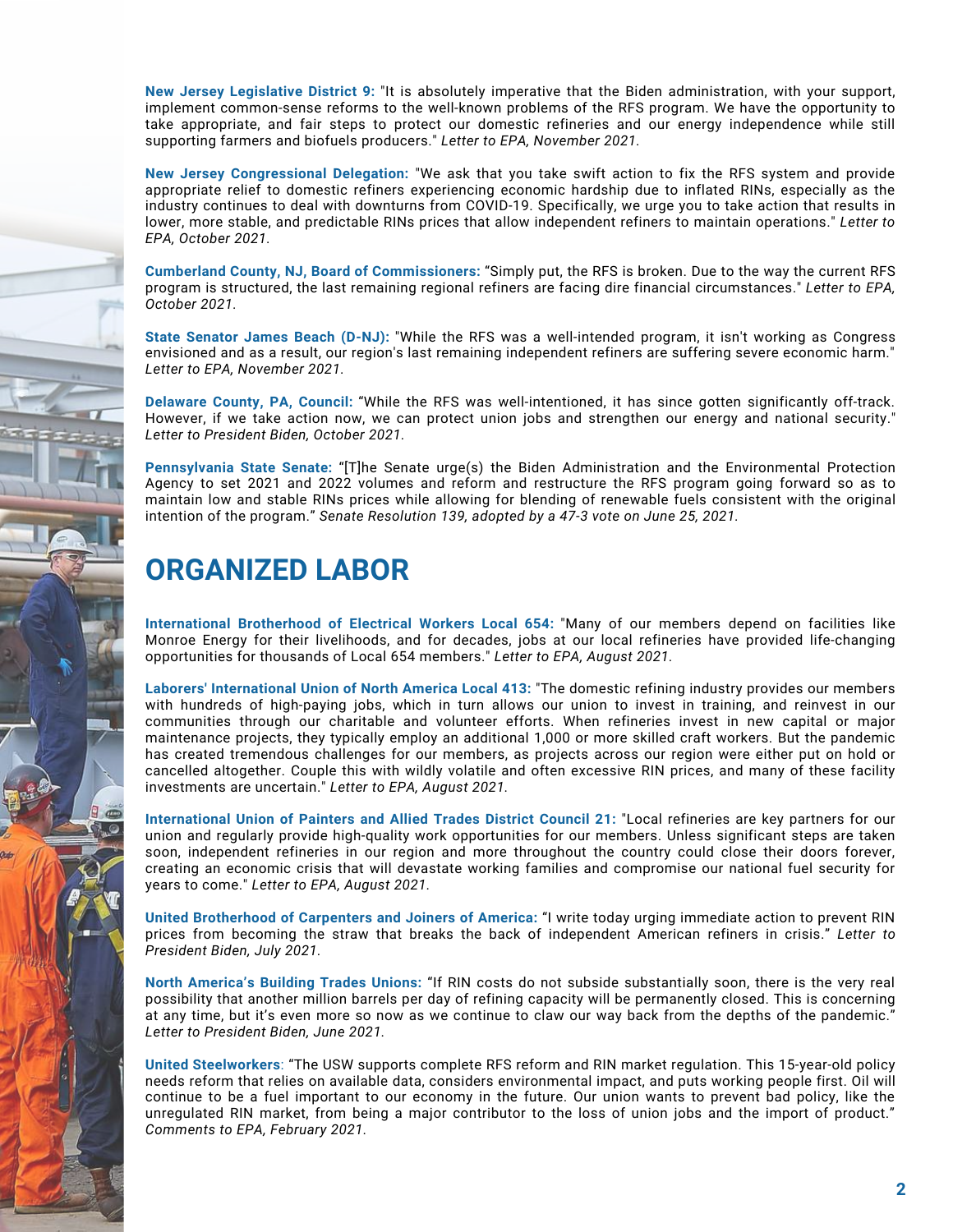**The International Brotherhood of [Boilermakers](https://www.fuelingusjobs.com/library/public/Letters/Boilermakers-2021.pdf):** "The domestic refining industry provides our members with thousands of high-paying jobs....However, wildly volatile often excessive RIN prices have curtailed some of these substantial investments, and they have even contributed to at least one refinery bankruptcy in the recent past.*" Letter to EPA, April 2021.*

**[Philadelphia,](https://www.fuelingusjobs.com/library/public/Letters/Building-Trades-RFS-Letter-Final-5-10.pdf) Delaware, and New Jersey Building Trades:** "There is a pressing need for [EPA] to act swiftly in granting petitions that several governors submitted to partially waive the federal Renewable Fuel Standard (RFS) volume mandate in order to prevent severe economic harm throughout the nation, and in the Northeast and Mid-Atlantic regions in particular." *Letter to EPA, May 2021.*

**Mechanical & Service Contractors [Association:](https://www.fuelingusjobs.com/library/public/Letters/SEPA-MSCA-RINS-Letter_4_27_21.pdf)** "As refiners struggle to stay afloat among slumping demand and massive financial losses because of the pandemic, RIN prices skyrocketed, climbing from under ten cents at one point last year to over one dollar and thirty recently, a greater than 1500% increase." *Letter to EPA, April 2021.*

**[Delaware](https://www.fuelingusjobs.com/library/public/Letters/Delaware-County-AFL-CIO-Letter.pdf) County AFL-CIO Council:** "[W]e must take proactive steps to protect these facilities, and the family supporting union jobs they provide, as they are major economic drivers in the northeast…unless something is done soon, this unsustainable trajectory will lead to even more refinery closures." *Letter to EPA, February 2021.*

**Philadelphia Building and [Construction](https://www.fuelingusjobs.com/library/public/Letters/Philladelphia-Building-Trades.pdf) Trades Council:** "If action is not taken soon on Governor Tom Wolf's petition and meaningful reforms to the RFS are not achieved, we fear that the remaining refineries in our region will be gone forever. The economic impact of such an outcome is unthinkable." *Letter to EPA, February 2021.*

**[Steamfitters](https://www.fuelingusjobs.com/library/public/Letters/Steamfitters-Local-420.pdf) Local Union 420:** "Without a change, our jobs are at risk, our national security is threatened, and the goals of the [RFS] will not be met." *Letter to EPA, February 2021.*

**USW Local [10-234:](https://www.fuelingusjobs.com/library/public/Letters/_USW-10-234-2-4-21-.pdf)** "Our members' jobs, their families and our region rely on the economic vitality of the refinery. The severe economic harm that was the basis for the Governor's petition is even more severe today." *Letter to EPA, February 2021.*

**Delaware AFL-CIO and Building & [Construction](https://www.delawareonline.com/story/opinion/2021/07/01/joe-biden-fix-renewable-fuel-standard-union-jobs-depend/7811218002/) Trades:** "Rather than actually increasing consumption of domestic biofuel and creating union jobs in alternative energy, the RFS has become a tool for doing the exact opposite. This scheme is forcing American refiners that support union labor to subsidize the world's largest oil companies that are currently working against worker's interests. It also subsidizes existing ethanol plans that shun union labor and fight efforts to increase their represented workforce" *Op-ed in the Delaware News Journal, July 2021.*

## **SMALL BUSINESSES AND INDUSTRY GROUPS**

afetv

**Pennsylvania [Manufacturers'](https://www.fuelingusjobs.com/library/public/Letters/PMA-Letter-to-EPA-8-27-21.pdf) Association:** "Pennsylvania's manufacturers are concerned, and the EPA should be, too...Manufacturers depend on affordable and reliable energy supply to meet the needs of our vast and complex supply chains and networks. No matter what is being made, manufacturers need energy and energybased liquids to meet customer demands. At a time when we have realized how fragile our supply chains and distribution networks are because of the COVID-19 pandemic, cyber-terrorism pipeline disruptions, or natural disasters, it should be the priority of the EPA to ensure that our manufacturers, here at home, can ensure full operation." *Letter to EPA, August 2021.*

**The Chemical Industry Council of [Delaware:](https://www.fuelingusjobs.com/library/public/Letters/CICD-Letter-to-EPA.pdf) "**The expansion and construction of export refineries in China, India, and the Middle East continues today and these countries will happily displace U.S. refineries and our jobs, certainly a national security concern. We should make it a priority to have those products refined, cleanly and safely in this country – not abroad. The Delaware City, Delaware refinery is one of the last three large refineries that remain in fuel production on the East Coast. It employs over one thousand hardworking Delawareans. Given these realities, it is imperative to act now to ensure domestic fuel supplies and union jobs are not put at continued risk." *Letter to EPA, September 2021.*

**Pittsburgh Airport Area Chamber of [Commerce](https://www.fuelingusjobs.com/library/public/Letters/Pittsburgh-Airport-Area-Chamber-RFS-Letter-53-.pdf):** "If government fails to do something about the skyrocketing cost of tradable credits that independent refiners need to buy to show RFS compliance, called Renewable Identification Numbers or RINs, refiners supplying needed transportation fuels – including the majority of the fuel to the Pittsburgh Airport – could close. Such a situation could make airlines' recent fuel supply warnings a permanent reality, threatening the economic viability of the entire region." *Letter to EPA, August 2021.*

**African American Chamber of Commerce of [Pennsylvania,](https://www.fuelingusjobs.com/library/public/Letters/African-American-Chamber-PA-NJ-DE-71-.pdf) New Jersey and Delaware:** "The Renewable Fuel Standard is severely broken, and without reform, the ripple effects threaten the livelihoods of countless Americans, but especially those in our region. The local pump supplier, consulting engineers, members of numerous local trade unions will all suffer greatly. The refineries in our region are in crisis, and the time for action is running out. You have the ability to take steps to protect the employers and business owners that are a part of the constituency of the AACC, and the communities where they domicile." *Letter to EPA, August 2021.*